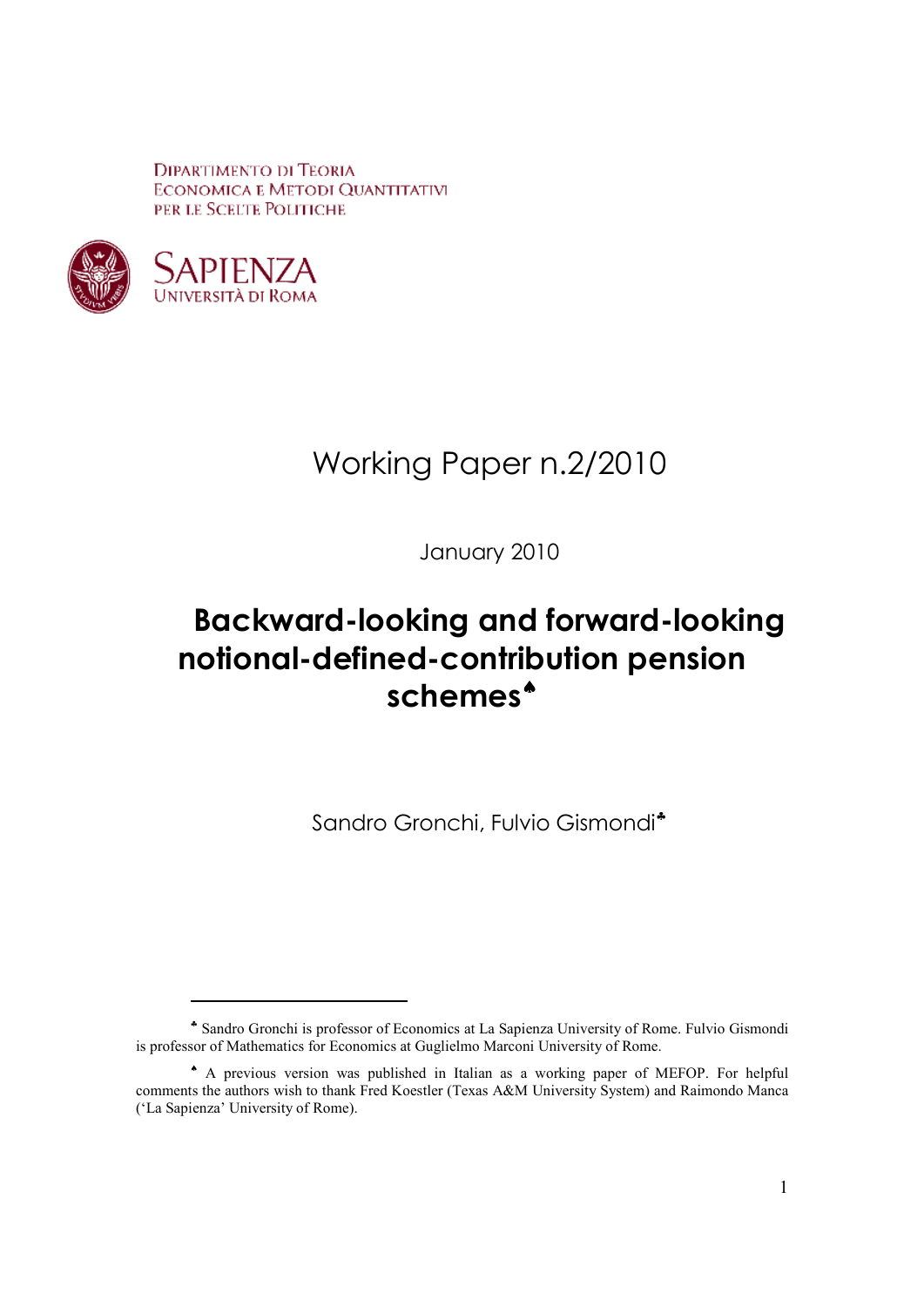#### **Abstract**

In order to spread notional capital accrued at retirement by members of a cohort over life expectancy, pay-as-you-go notional-defined-contribution (payg-ndc) scheme uses multipliers (different by retirement age) called conversion coefficients. These are backward-looking (b.l.) in that they relay on survival rates observed for previous cohorts in the past. Under increasing longevity, b.l. coefficients undervalue life expectancy, thus preventing full implementation of actuarial fairness (benefits equivalent to contributions) which is the main objective of ndc scheme. They also engender chronic deficits.

Forward-looking (f.l.) coefficients, relaying on survival rates forecast for the cohort whom coefficients themselves are assigned to, can improve actuarial fairness. Nevertheless, they face a rather serious political difficulty in that forecasting tools are fallible. This explains why switching to f.l. coefficients is unable to gain social consensus.

Abstracting from this, the paper shows that forward-looking coefficients produce 'overshooting'. In fact, they generate chronic surpluses. The paper also shows that frontloading pension profile helps sustainability because it reduces both surpluses and deficits generated, respectively, by f.l. and b.l. approaches.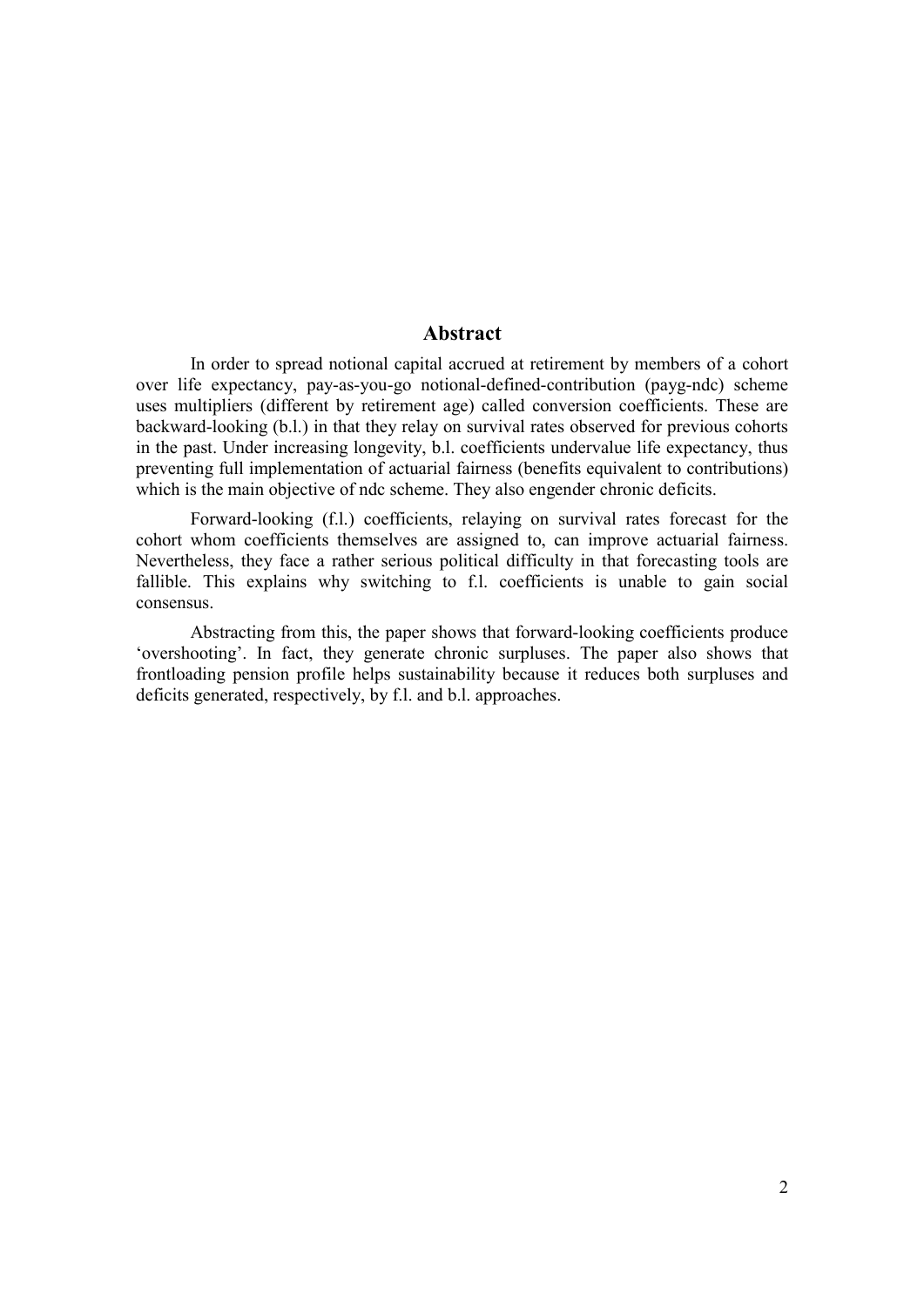## **Introduction**

A pay-as-you-go notional-defined-contribution (payg-ndc) pension scheme, rewarding contributions according to an interest rate equal to wage bill growth rate, is sustainable (produces an expenditure equal to tax revenue generated by a fixed tax rate) under a set of sufficient conditions. These include:

- 1) *exponential demography*, i.e. each cohort (starting employment at time *t*) must exceed its predecessor (starting employment at  $t-1$ ) according to a percentage not varying over time; and
- 2) *constant longevity*, i.e. the rates according to which individuals survive from one age to the next, must be the same for all cohorts.<sup>1</sup>

Contrary to consensus of previous literature,<sup>2</sup> Gronchi and Nisticò (2008) proved that exponential growth of the average wage is not necessary for sustainability.<sup>3</sup>

They also proved that relaxing exponential demography, while keeping constant longevity, does not guarantee permanent (each year) sustainability any longer. Nevertheless, payg-ndc scheme can automatically reabsorb, with a lag, unbalances caused by shocks to cohort growth (shifts from one exponential path to another).<sup>4</sup>

To summarize, it is now clear that, under constant longevity, payg-ndc scheme is sustainable in two aspects: (i) if demography is rigorously exponential, the scheme is permanently (each year) balanced; (ii) it can at least generate a tendency to balance otherwise.

This paper is concerned with the effects of relaxing constant longevity while keeping exponential demography.

## **1 The structure of payg-ndc schemes**

Ndc scheme is a payg system where each individual has a (notional) personal account where contributions are 'deposited' and benefits 'withdrawn'. All accounts (of active workers and pensioners alike) earn the same rate of interest conventionally chosen by the scheme. Such a rate may be constant or else indexed to either real economic variables (e.g. inflation possibly marked-up, productivity growth, wages growth, GDP growth) or financial variables (e.g. public debt average cost, return to a basket of securities). The 'withdrawal plan' - the calendar of pension installments – is designed to

-

<sup>&</sup>lt;sup>1</sup> It is also necessary that agents, if they are heterogeneous, i.e. marked by different behaviors (wage curves and/or retirement ages) be 'steadly' distributed (according to constant frequencies) among behaviors themselves.

 $2$  See, for instance, Valdes Prieto (2000).

<sup>&</sup>lt;sup>3</sup> Exponential growth of the average wage still must be matched with exponential demography and constant longevity for a payg defined-benefit scheme permanently adopting the 'equilibrium' tax rate (which produces a revenue equal to expenditure) to guarantee a rate of return on contributions equal to wage bill growth rate . In Gronchi-Nisticò (2008) is pointed out the 'generational' nature of such a return, which bears on the entire mass of contributions paid in by a cohort, not individual contributions of single members (unless the latter are clones).

<sup>4</sup> Gronchi-Nisticò (2008).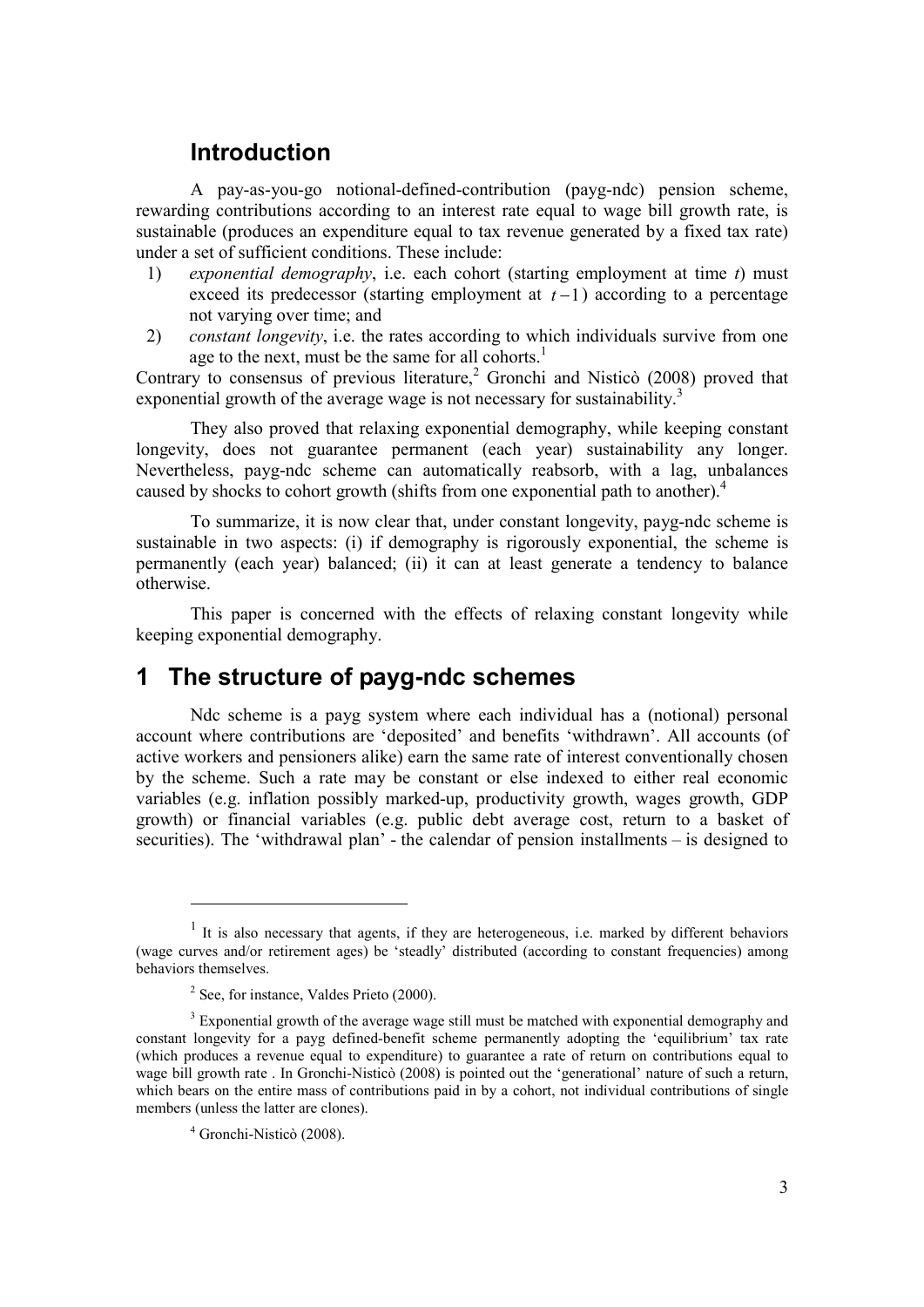guarantee actuarial fairness, i.e. that, on the average, deposits are exhausted, hence contributions plus interests are returned.

We shall discuss the nature and properties of a payg-ndc scheme under a set of non-distorting, simplifying hypotheses. These are the following:

- time is discrete even though its measurement unit is called as 'year';
- the first year of work is the first year of life;
- all individuals retire (perceive the first pension installment) at the same age<sup>5</sup>;
- individuals never die before retirement, i.e. annual survival rates are equal to one until then;
- after retirement, survival frequencies decrease with age;
- survival benefits are excluded.

The following nomenclature *n*, *m*,  $c_a$ ,  $p_a$ ,  $\hat{s}_a$ ,  $d_a$ ,  $\pi_a$  denotes, respectively: *n*, length of contribution period;  $m$ , maximum duration of the pension;  $c_a$  contribution paid in by an individual at age *a*;  $p_a$ , pension installment perceived at age *a*;  $\hat{s}_a$ , probability of surviving from retirement to age  $a$ ;  $d_a$ , notional deposit held by an individual (worker or pensioner) at age  $a$ ;  $\pi_a$ , value the interest rate assumed by the scheme takes when the individual matures age *a*.

Note that  $n+1$  is the retirement age while  $n+m$  is the impassable age limit (maximum possible age).

Probability  $\hat{s}_a$  is an *ex-ante* rate assumed by the scheme that must be distinguished from *ex-post* rate, denoted as  $s_a$ , according to which individuals actually survive until age *a*, hence perceive installment  $p_a$ . One can say that probability  $\hat{s}_a$  is 'perfectly imputed' when  $\hat{s}_a = s_a$ .

#### *1.1 Actuarial fairness*

The notional deposit held by an individual just before he perceives the first pension instalment takes the following form

(1) 
$$
K = \sum_{a=1}^{n} c_a \cdot \prod_{a=a+1}^{n+1} (1 + \pi_a) ,
$$

and it is called the notional capital accrued at retirement. After the first annual instalment has been paid, the deposit balance changes to

(2) 
$$
d_{n+1} = K - p_{n+1}
$$

-

and next it is expected to follow the time path

(3)  $d_a = d_{a1} (1 + \pi_a) - \hat{s}_a \cdot p_a$ ,  $a = n + 2,... n + m$ .

From (2) and (3), one can derive the final deposit (expected at age  $n+m$ ) as follows:

<sup>&</sup>lt;sup>5</sup> Most payg-ndc schemes allow for flexible retirement within a set age interval.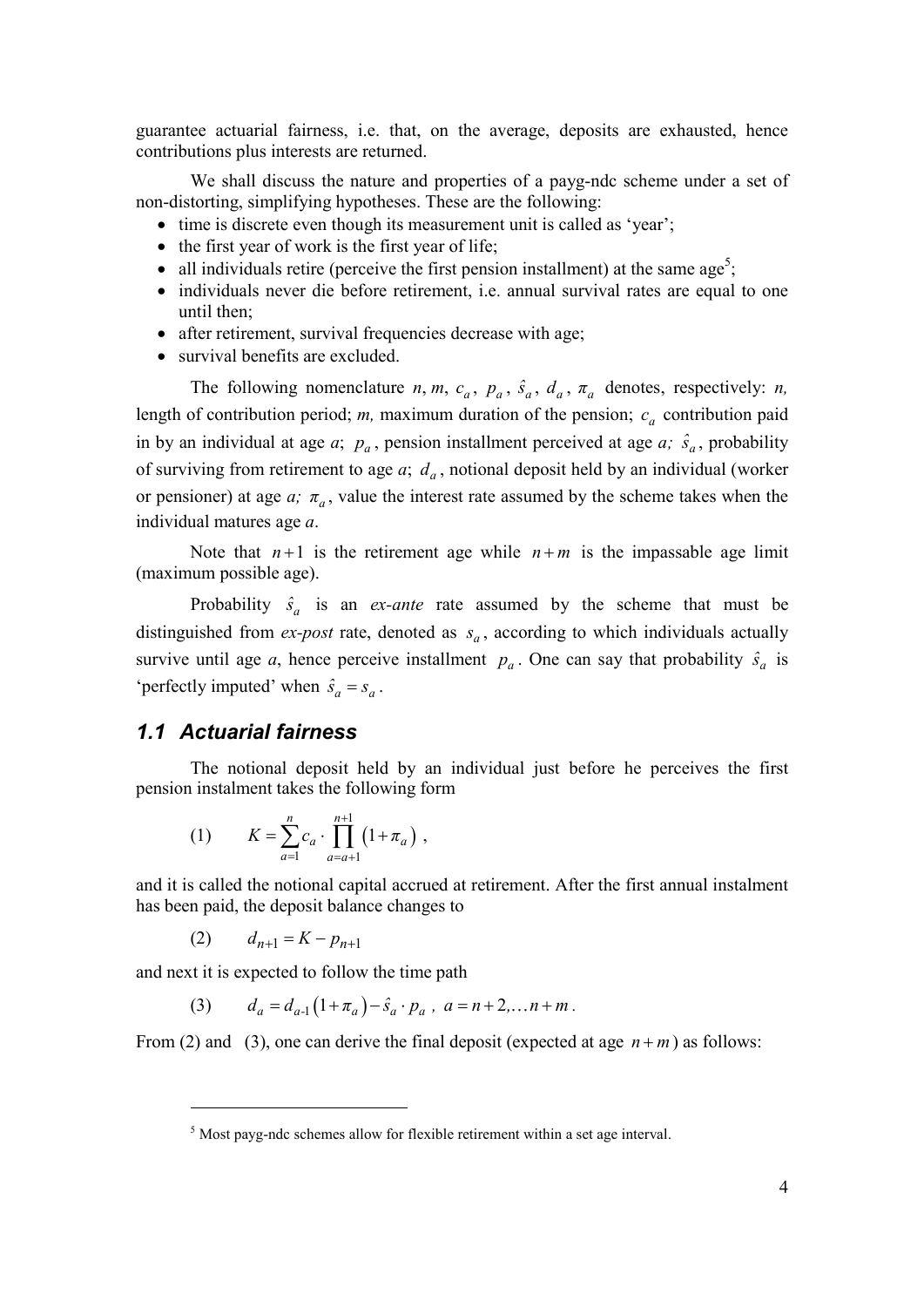$$
\hat{d}_{n+m}(\pi,\mathbf{p}) = K \prod_{\substack{\alpha=n+2 \text{ prime value of} \\ \text{notional capital} \\ \text{not all}}}^{n+m} (1+\pi_{\alpha}) +
$$
\n
$$
-\underbrace{\left[ p_{n+1} \prod_{\alpha=n+2}^{n+m} (1+\pi_{\alpha}) + \sum_{\alpha=n+2}^{n+m-1} \hat{s}_{\alpha} \cdot p_{\alpha} \prod_{\alpha=a+1}^{n+m} (1+\pi_{\alpha}) + \hat{s}_{n+m} \cdot p_{n+m} \right]}_{\text{future value of benefits}}.
$$

On the left side,  $\pi$  denotes the vector  $[\pi_{n+2},...,\pi_{n+m}]$  of order  $m-1$ , henceforth the 'interest profile', while **p** denotes the vector  $[p_{n+1},...,p_{n+m}]$  of order *m*, henceforth the 'pension profile'.

Actuarial fairness is imposed with the following equation:

$$
(5) \t d_{n+m}(\boldsymbol{\pi},\mathbf{p})=0 ,
$$

where unknowns are as many as  $2 \times m - 1$ .

Equation (5) associates an infinite set of actuarially fair pension profiles with each interest profile. Such pension profiles can only be determined once the time has elapsed to let the interest profile be fully known – hence beyond the maximum age limit. This raises the problem (well known to actuaries) of how **p** can be designed 'ahead of'  $\pi$ . The ndc scheme adopts the following algorithm:

(6) 
$$
p(\boldsymbol{\pi}, \delta) = \begin{cases} p_a = \frac{1 + \pi_a}{1 + \delta} \cdot p_{a-1} \cdot a = n + 2, ..., n + m \\ \frac{\text{indexation}}{\text{factor}} \\ p_{n+1} = K \cdot \left[ 1 + \sum_{a=n+2}^{n+m} \hat{s}_a (1 + \delta)^{n+1-a} \right]^{-1}, \\ \frac{\text{conversion coefficient}}{\text{conversion coefficient}} \end{cases}
$$

where

-

$$
(7) \qquad \delta \in \left[0, \infty\right)
$$

is a constant rate arbitrarily chosen (by the scheme).<sup>6</sup> Algorithm  $(6)$  indexes the pension to the interest rate  $\pi$  'diminished' by  $\delta$  and calculates the first pension installment by multiplying the notional capital accrued at retirement by the conversion coefficient within square brackets.

Note that algorithm calculates first installment regardless of all elements of  $\pi$ , none of which has still occurred at the time of retirement. Also note that each successive installment  $p_a$  is calculated on elements  $\pi_{n+2},...,\pi_a$  which have already occur at age *a*. Therefore, algorithm overcomes the *a priori* lack of knowledge of π.

One can now prove the following

<sup>&</sup>lt;sup>6</sup> In principle,  $\delta$  can be selected from wider interval  $(-1, \infty)$ .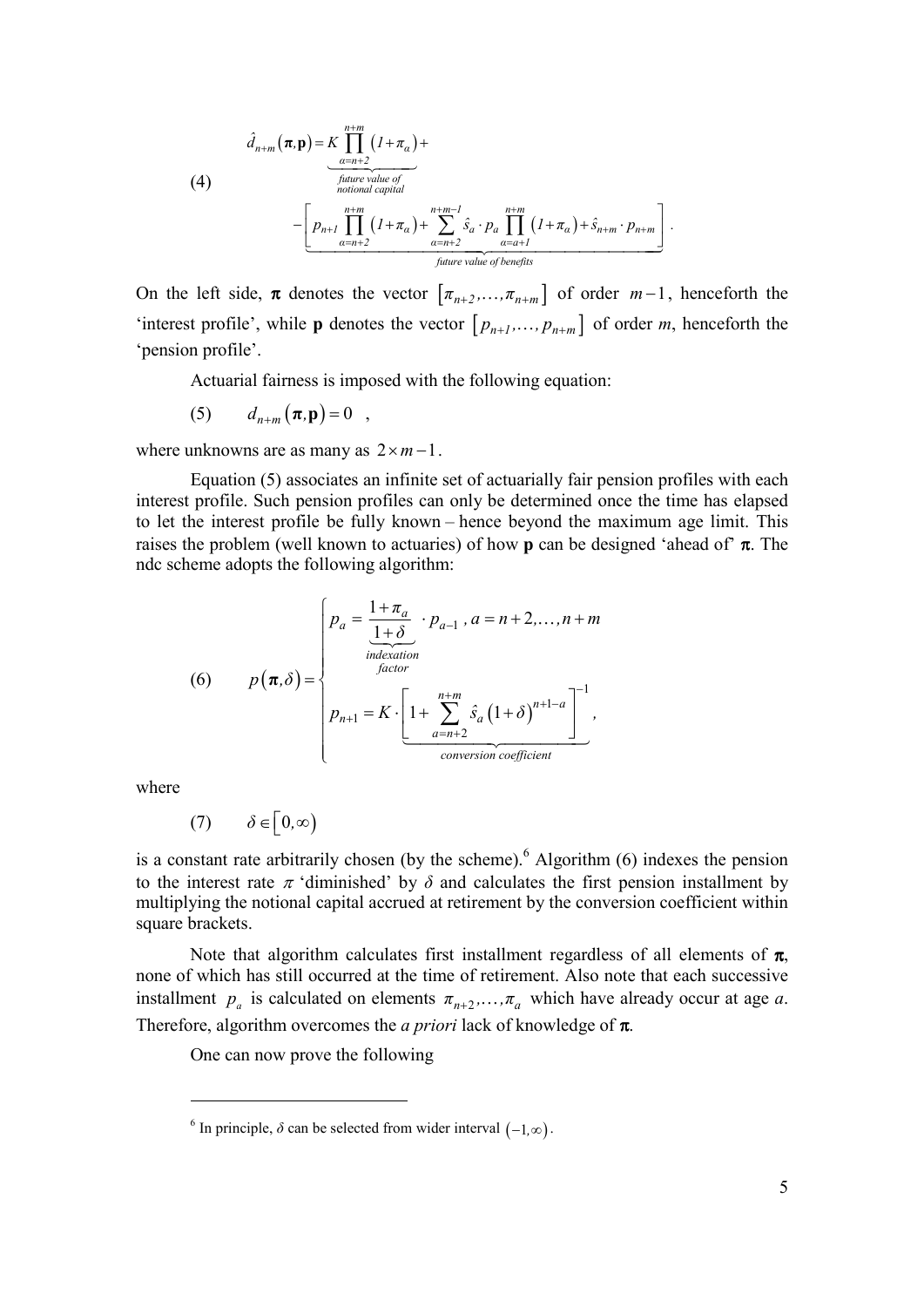*Proposition 1:*  $d_{n+m}$   $[\pi, p(\pi, \delta)] = 0 \ \forall \pi$  [pension profile (6) is actuarially fair whatever realization of  $\pi$ .

*Proof.* Substituting algorithm (6) into constraint (4) one obtains

$$
d_{n+m}[\pi, p(\pi, \delta)] = K \prod_{\alpha=n+2}^{n+m} (1 + \pi_{\alpha}) - K \left[ 1 + \sum_{\alpha=n+2}^{n+m} \hat{s}_{\alpha} (1 + \delta)^{n+1-\alpha} \right]^{-1} \left\{ \prod_{\alpha=n+2}^{n+m} (1 + \pi_{\alpha}) + \sum_{\alpha=n+2}^{n+m} \frac{\hat{s}_{\alpha} \cdot \prod_{\alpha=n+2}^{n+m} (1 + \pi_{\alpha})}{(1 + \delta)^{\alpha-n-1}} \right\}
$$
  
\n
$$
= \prod_{\alpha=n+2}^{n+m} (1 + \pi_{\alpha}) \left\{ K - K \left[ 1 + \sum_{\alpha=n+2}^{n+m} \hat{s}_{\alpha} (1 + \delta)^{n+1-\alpha} \right]^{-1} \left[ 1 + \sum_{\alpha=n+2}^{n+m} \hat{s}_{\alpha} \cdot (1 + \delta)^{n+1-\alpha} \right] \right\}
$$
  
\n= 0,

**QED**.

### *1.2 Pension profile*

Algorithm (6) associates pension profiles **p**, depending on  $\delta$ , to any given interest profile  $\pi$ . The differences among pension profiles, corresponding to different  $\delta$  values, emerge from examination of the following two functions:

$$
(8) \qquad h_a(\delta) = \frac{1 + \pi_a}{1 + \delta} \quad ,
$$

which is the indexation factor, and

(9) 
$$
k(\delta) = \left[1 + \sum_{a=n+2}^{n+m} \hat{s}_a (1+\delta)^{n+1-a}\right]^{-1},
$$

which is the conversion coefficient. Both of them contribute to algorithm  $(6)$ .

Figures 1 and 2 show the graphs. The following conclusions (see Figure 3) can be set: the higher  $\delta$ , the more 'front-loaded' the pension profile is (i.e. the more quickly the scheme returns contributions). The most front-loaded profile is generated when  $\delta = \infty$ . The indexation factor becomes null and the conversion coefficient becomes equal to unity. The pension profile thus reduces to a lump sum equal to the notional capital accrued at retirement. The least front-loaded profile is generated when  $\delta = 0$ . The indexation factor equals the interest factor while the first pension installment equals notional capital accrued at retirement divided by the sum of the *m* probabilities according to which installments are expected to be perceived (whose first equals unity).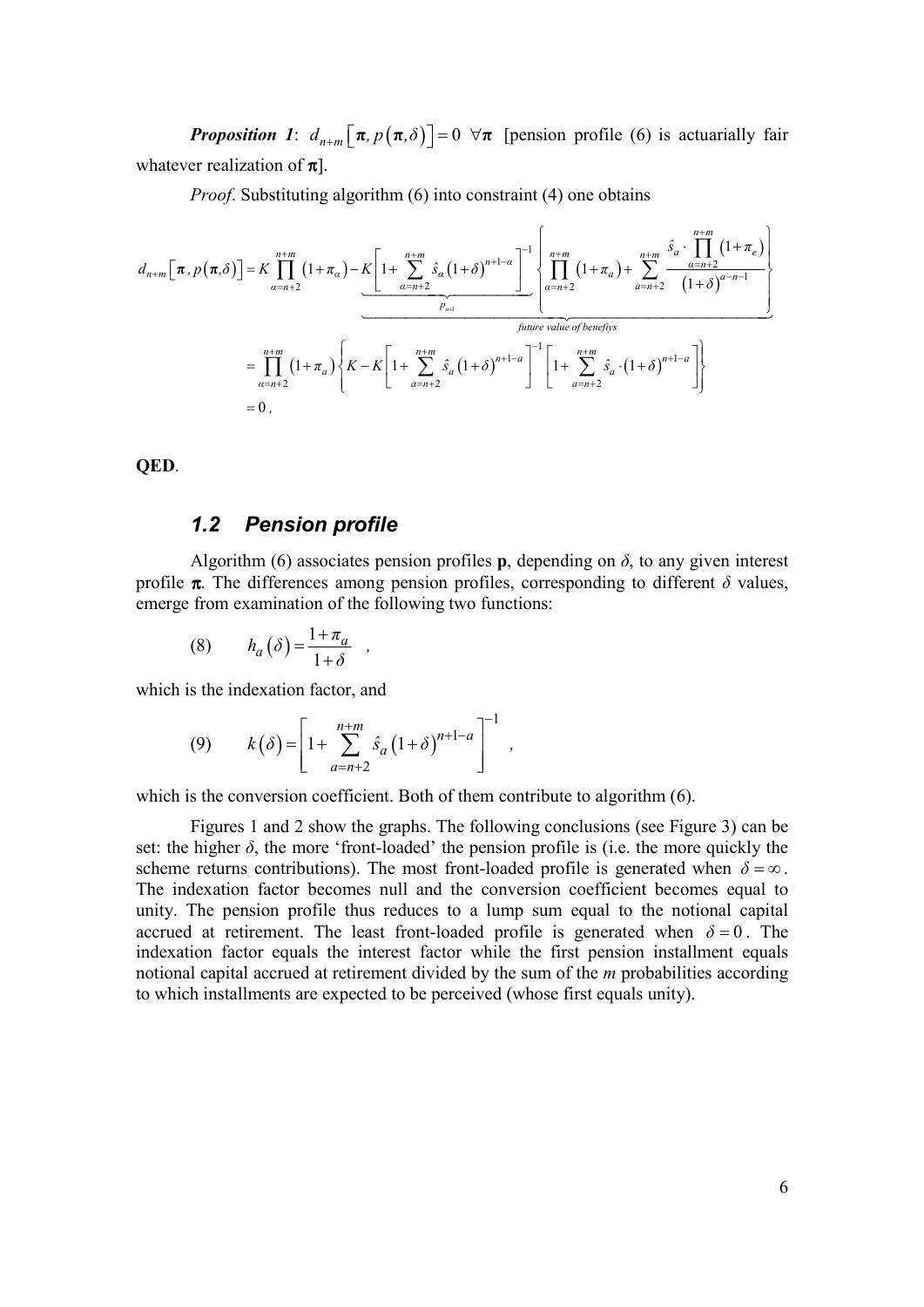





Fig. 2



Fig. 3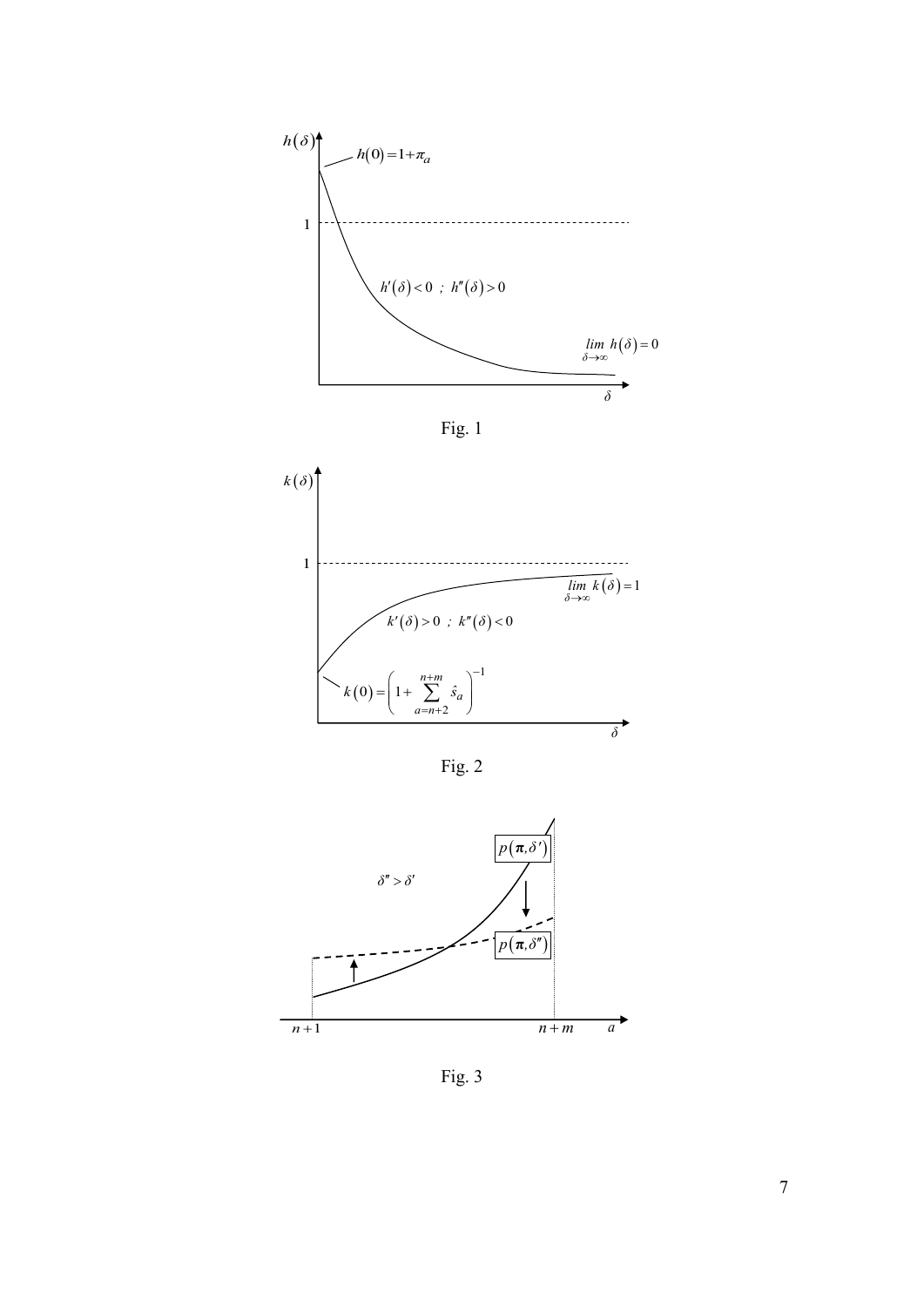# **2 Sustainability under constant longevity**

Of the two conditions for sustainability mentioned in the introductory section, exponential demography and constant longevity, this paper is only concerned with the latter. The former can be 'left out' of the analysis by assuming  $n = 1$  (contribution period is limited to one year). In fact, under such assumption one can prove that constant longevity alone can guarantee sustainability. More precisely, denoted

- the rate of growth of the wage bill as *ω*,
- the table (vector) of 'dated' survival probabilities  $\left[ \hat{s}_{\tau,n+2},...,\hat{s}_{\tau,n+m} \right]$ imputed to cohort retiring in year  $\tau$ , as  $\hat{\mathbf{s}}_t$ ,
- the table (vector) of *ex-post* survival rates  $\left[ s_{\tau,n+2}, \ldots, s_{\tau,n+m} \right]$  experimented by the same cohorts, as  $s_t$ ,
- the balance of the scheme in year *t* as  $B_t$ ,

one can prove the following

*Proposition 2*: in a  $n = 1$  type payg-ndc scheme rewarding contributions at  $\pi = \omega$ rate:

$$
\hat{\mathbf{s}}_t = \mathbf{s}_t = \mathbf{s}_{t-1}, \forall t \Longrightarrow B_t = 0, \forall t
$$

(perfectly imputed, constant longevity produces balances).

*Proof.* In case  $m = 2$ , when one cohort of workers overlaps two of pensioners, expenditure in year *t* takes the form

$$
E_{t} = \underbrace{\underbrace{a W_{t} (1 + \pi_{t})}_{\text{pensions starting in year } t} \cdot \underbrace{\underbrace{a W_{t} (1 + \pi_{t})}_{\text{pensions starting in year } t}}_{\text{pensions starting in year } t} + \underbrace{s_{t-1,n+2} \cdot \underbrace{a W_{t} (1 + \pi_{t-1})}_{\text{pensions starting in year } t}}_{\text{pensions starting in year } t} \cdot \underbrace{\underbrace{a W_{t} (1 + \pi_{t-1})}_{\text{pensions starting in year } t}}_{\text{pensions starting in year } t} \cdot \underbrace{\underbrace{a W_{t} (1 + \pi_{t-1})}_{\text{pensions starting in year } t}}_{\text{pensions starting in year } t-1} \cdot \underbrace{\underbrace{a W_{t} (1 + \pi_{t-1})}_{\text{pensions starting in year } t}}_{\text{pensions starting in year } t-1} \cdot \underbrace{\underbrace{a W_{t} (1 + \pi_{t-1})}_{\text{pensions starting in year } t}}_{\text{pensions starting in year } t-1}.
$$

where  $W_t$  denotes the wage bill in year  $t$ . Note that conversion coefficients are 'dated', i.e. related to year of retirement. Since contribution revenue is  $a \cdot W_t$ , the balance (difference between revenue and expenditure) takes the form

$$
(10) \t Bt = a Wt \left\{ 1 - \left[ \frac{1 + \delta}{1 + \delta + \hat{s}_{t,3}} \cdot \frac{1 + \pi_{t}}{1 + \omega_{t}} + \frac{s_{t-1,3}}{1 + \delta + \hat{s}_{t-1,3}} \cdot \frac{(1 + \pi_{t-1})(1 + \pi_{t})}{(1 + \omega_{t-1})(1 + \omega_{t})} \right] \right\}.
$$

Since present proposition assumes  $\pi_{\tau} = \omega_{\tau}$ ,  $\tau = t - 1$ , the balance con be simplified as follows:

(11) 
$$
B_t = a W_t \left\{ 1 - \left[ \frac{1 + \delta}{1 + \delta + \hat{s}_{t,3}} + \frac{s_{t-1,3}}{1 + \delta + \hat{s}_{t-1,3}} \right] \right\}.
$$

Hence  $B_t = 0$  if and only if the term within square brackets equals unity. This is true if  $\hat{s}_{t,3} = \hat{s}_{t-1,3} = s_{t-1,3}$  (longevity is constant and perfectly imputed to cohorts). Extending the proof to the case when  $m > 2$  only involves formal complications. **QED**.

*,*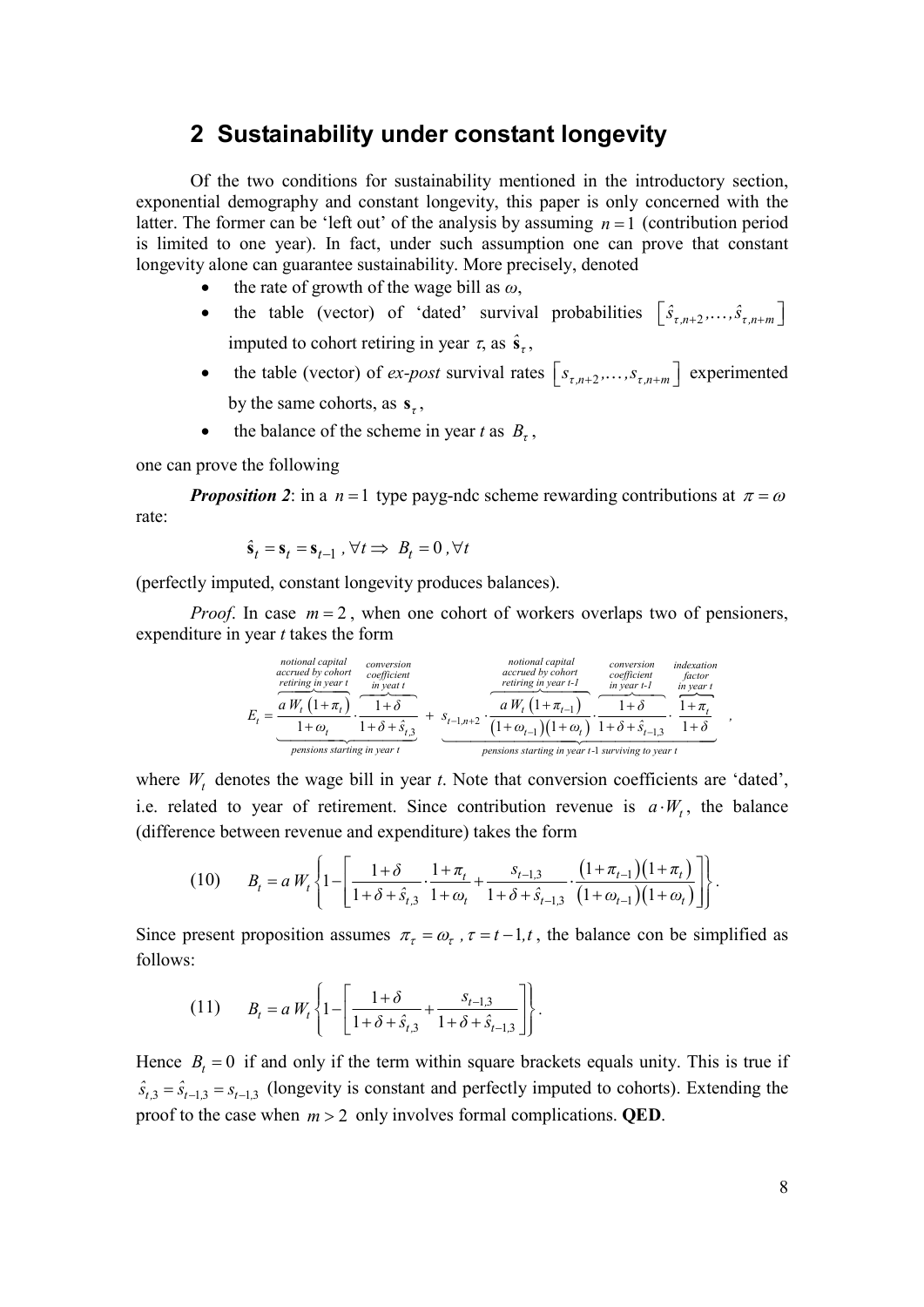We shall keep  $n=1$  hypothesis throughout the remaining part of the paper as equivalent to exponential demography.

#### *2.1 Sustainability versus debt rollover*

Consider the case when  $m = 2$ . The contribution revenue of year *t* creates obligations to the ndc scheme which must be honored in years  $t+1$  and  $t+2$ . The present value of these obligations is the same of a debt issued by the system in year *t*. Denoted the contribution revenue of year  $t$  as  $R_t$ , the debt issued in year  $t$  takes the following form

$$
D_{t}^{i} = \frac{\overbrace{R_{t} (1 + \pi_{t+1})}^{notional capital} \cdot \overbrace{1 + \delta}^{coefficient} \cdot \overbrace{1 + \pi_{t+1})^{-1}}^{discounting} + \overbrace{1 + \delta + \hat{s}_{t+1,3}}^{factor} \cdot \overbrace{(1 + \pi_{t+1})^{-1}}^{factor} + \overbrace{1 + \pi_{t+1,3}}^{current value of pension benefits to be paid in year t+1} \cdot \overbrace{\frac{1 + \delta}{\sigma_{t+1,3}} \cdot \overbrace{R_{t} (1 + \pi_{t+1})}^{notional capital} \cdot \overbrace{\frac{1 + \delta}{1 + \delta} \cdot \overbrace{\frac{1 + \pi_{t+2}}{1 + \delta} \cdot \overbrace{\left[ (1 + \pi_{t+1}) (1 + \pi_{t+2}) \right]^{-1}}^{factor}},
$$

present value of pension benefits to be paid in year t+2

which can be simplified as follows

(12) 
$$
D_t^i = R_t \left( \frac{1+\delta}{1+\delta + \hat{s}_{t+1,3}} + \frac{s_{t+1,3}}{1+\delta + \hat{s}_{t+1,3}} \right).
$$

If longevity is perfectly imputed,  $\hat{s}_{t+1,3} = s_{t+1,3}$  such that equation (12) becomes  $D_t^i = R_t$ . On the other hand,  $E_t$  is interpretable as the portion of the existing debt (issued in years  $t-1$  and  $t-2$ ) which is repaid in year  $t$ . Denoted such a portion as  $D_t^r$ ,  $B_t = 0$ is the same as  $D_t^i = D_t^r$ .

Therefore, one can reformulate Proposition 2 as follows:

$$
\hat{\mathbf{s}}_t = \mathbf{s}_t = \mathbf{s}_{t-1}, \forall t \implies D_t^e = D_t^r, \forall t
$$

(debt can be rolled over if longevity is constant and perfectly imputed to cohorts).

As an obvious corollary, each year's debt is the previous year's one augmented at  $\pi$  rate, hence the debt increases exponentially at the same rate as the wage bill.

#### *2.2 Unsustainable rates of interest*

Constant and perfectly imputed longevity is a sufficient condition for sustainability of  $n=1$  type payg-ndc scheme rewarding contributions at the wage bill growth rate. Effects of other rates are explored by the following

*Proposition 3*: in a  $n = 1$  type payg-ndc scheme, rewarding contributions at a  $\pi \neq \omega$  rate,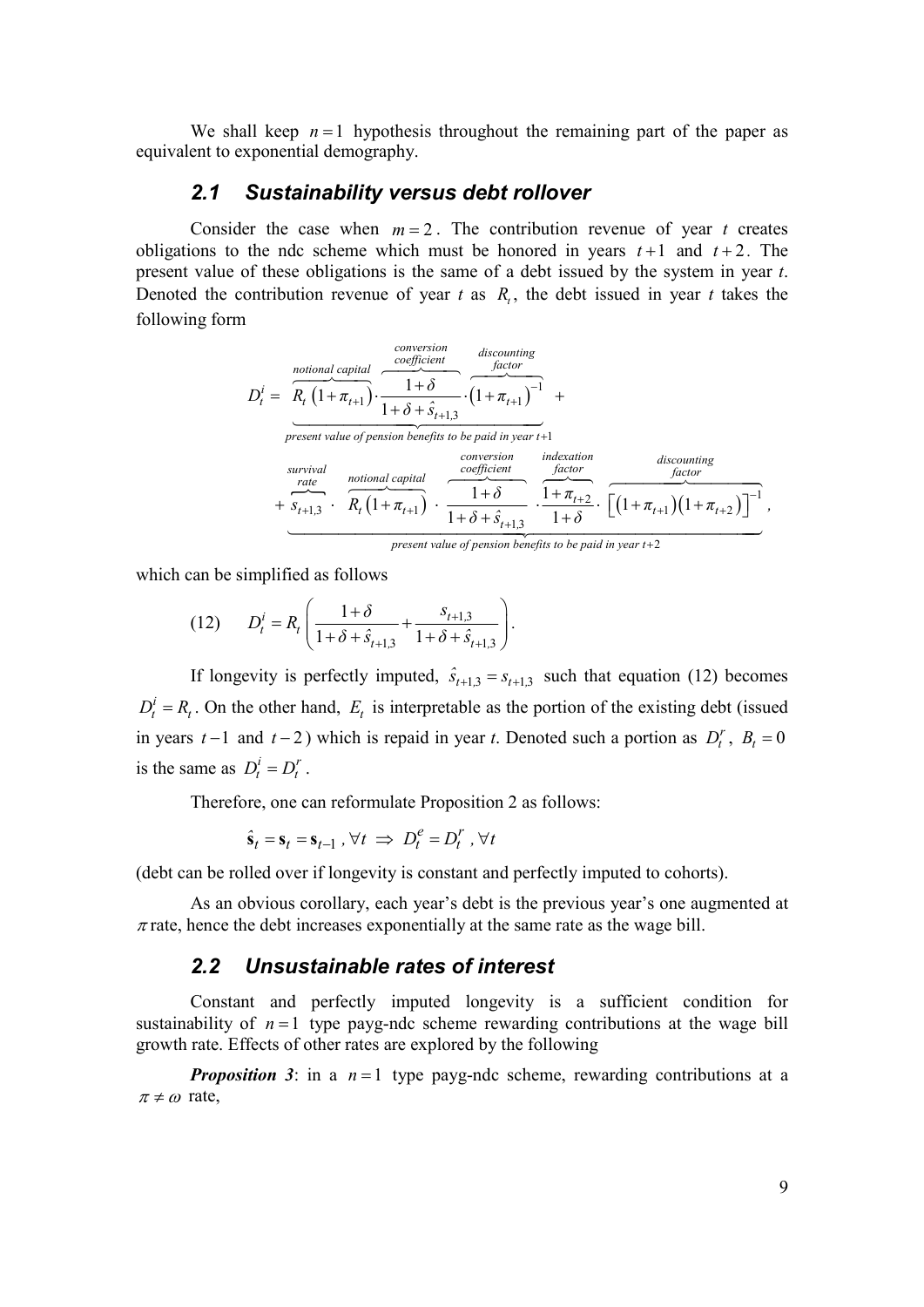$$
\hat{\mathbf{s}}_t = \mathbf{s}_t = \mathbf{s}_{t-1}, \forall t \Longrightarrow \begin{cases} B_t < 0 \\ \frac{\partial B_t}{\partial \delta} > 0 \end{cases}, \forall t \text{ if } \pi > \omega
$$
\n
$$
\hat{\mathbf{s}}_t = \mathbf{s}_t = \mathbf{s}_{t-1}, \forall t \Longrightarrow \begin{cases} B_t > 0 \\ \frac{\partial B_t}{\partial \delta} < 0 \end{cases}, \forall t \text{ if } \pi < \omega
$$

(perfectly imputed, constant longevity generates deficits if contributions are rewarded at a higher rate than the wage bill growth rate, while it generates surpluses otherwise. In both cases disequilibria can be limited by increasing *δ*).

*Proof.* In case  $m = 2$ , perfectly imputed constant longevity implies  $\hat{s}_{t,3} = \hat{s}_{t-1,3} = s_{t-1,3}$  at the right side of equation (10). Hence the term in square brackets is greater than 1 if  $\pi_{\tau} > \omega_{\tau}$  ( $\tau = t - 1, t$ ) and smaller if  $\pi_{\tau} < \omega_{\tau}$  ( $\tau = t - 1, t$ ). In both cases the sign of  $B_t$  follows. To prove the remaining part of the proposition, let us considere the following derivative of (10) with respect to  $\delta$ :

(13) 
$$
\frac{\partial B_t}{\partial \delta} = \frac{a W_t s_3}{1 + \delta + s_3} \cdot \frac{1 + \pi_t}{1 + \omega_t} \cdot \left( \frac{1 + \pi_{t-1}}{1 + \omega_{t-1}} - 1 \right),
$$

where  $s_3$  denotes the common value of  $\hat{s}_{t,3}, \hat{s}_{t-1,3}, s_{t-1,3}$ . Extending the proof to the case when  $m > 2$  only involves formal complications. **QED**.

In economic terms, one can explain the signs of derivative (13) noting that higher values of  $\delta$  anticipate the repayment of a payg-ndc scheme's debt, while lower values postpone such repayment. The scheme gains by anticipating when the debt is more expensive than the wage bill growth rate, or looses when the debt is cheaper.

The signs of derivative (13) provide policy indications. Where social and political pressure would impose a  $\pi > \omega$  rate, one could limit the resulting deficit by selecting 'high' values for  $\delta$ <sup>7</sup>. On the other hand, where a  $\pi < \omega$  rate should be chosen in order to produce surpluses designed to obtain, or increase, a buffer fund, one could expedite the process by setting  $\delta$  at 'low' values.

# **3 Admitting variable longevity**

-

We now want to investigate the effects of abandoning the assumption of constant in favor of monotonically variable longevity. We shall analyze two cases. The first assumes pefectly imputed longevity. In other words, it assumes that payg-ndc scheme is endowed with 'perfect foresight' (infallible forecasting tools) and accordingly can assign appropriate forward-looking conversion coefficients to each cohort that are based on survival rates the cohort itself will experiment in the future. The second case assumes lagged imputation of longevity, i.e. that the scheme assigns backward-looking

<sup>&</sup>lt;sup>7</sup> Such values might easily match social consensus since they higher replacement rates by frontloading the pension profile.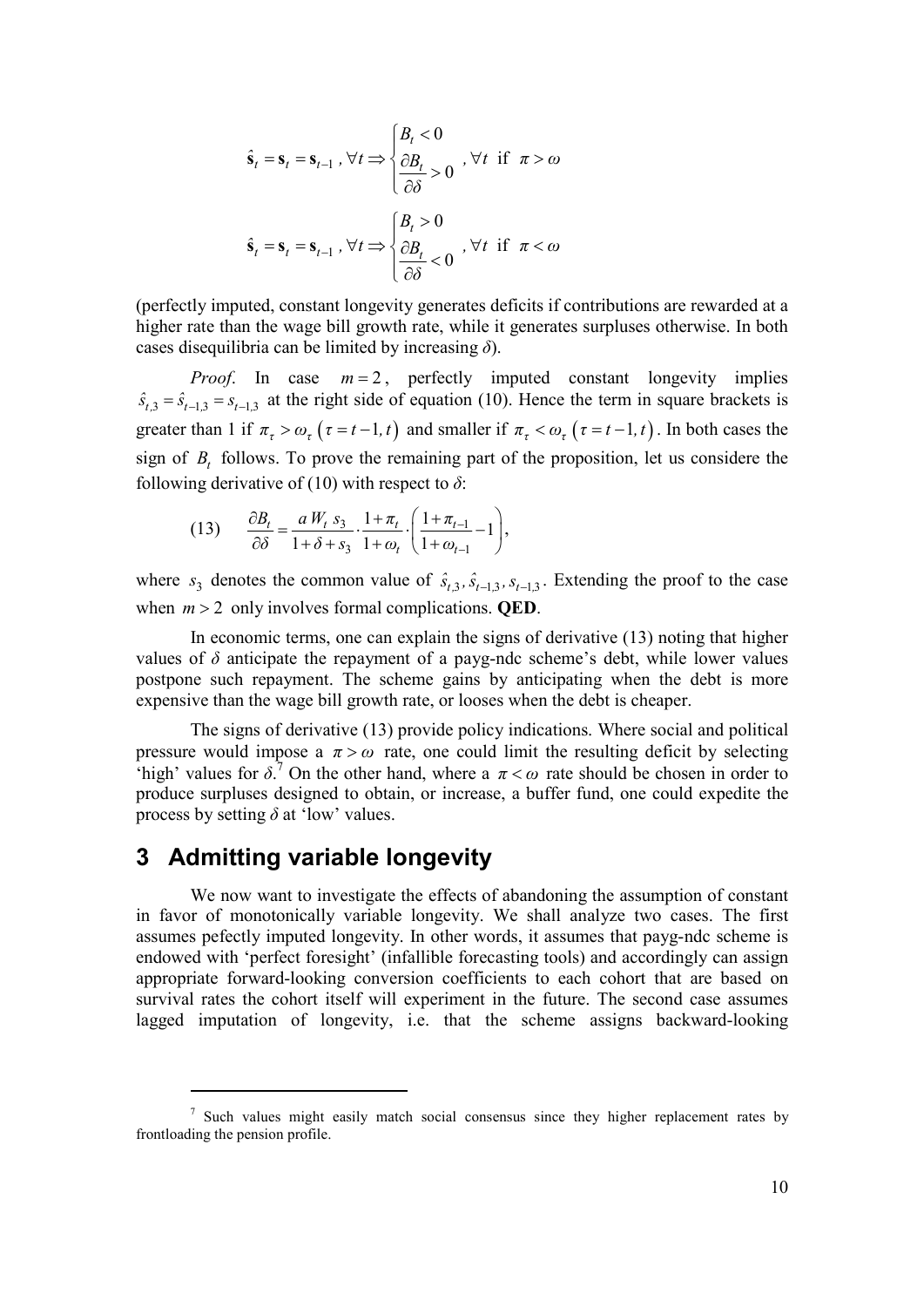coefficients to each cohort relaying on survival rates experimented by previous cohorts in the past.

#### *3.1 Perfect imputation*

Perfectly imputed longevity ensures actuarial fairness (benefits that are equivalent to contributions plus interest) but not, unfortunately, sustainability of the scheme. In fact, the following proposition holds

*Proposition 4*: in a  $n=1$  type payg-ndc scheme rewarding contributions at a  $\pi = \omega$  rate,

$$
\hat{\mathbf{s}}_t = \mathbf{s}_t > \mathbf{s}_{t-1}, \forall t \implies B_t > 0, \forall t
$$
\n
$$
\hat{\mathbf{s}}_t = \mathbf{s}_t < \mathbf{s}_{t-1}, \forall t \implies B_t < 0, \forall t
$$

(perfectly imputed longevity generates surpluses if longevity increases or deficits if it decreases).

*Proof.* In case  $m = 2$ , equation (11) holds that may now be converted into

(14) 
$$
B_t = a W_t \left\{ 1 - \left[ \frac{(1+\delta)(1+\delta+\hat{s}_{t-1,3}) + s_{t-1,3}(1+\delta+\hat{s}_{t,3})}{(1+\delta+\hat{s}_{t,3})(1+\delta+\hat{s}_{t-1,3})} \right] \right\},
$$

which shows that  $B_t$  takes the opposite sign to that of the difference between the numerator and the denominator of the fraction (in square brackets) on the right side. Such a difference is as follows

$$
(15) \qquad (1+\delta)\cdot (s_{t-1,3}-\hat{s}_{t,3})+\hat{s}_{t,3}(s_{t-1,3}-\hat{s}_{t-1,3}).
$$

According to present assumptions,  $s_{t-1,3} = \hat{s}_{t-1,3}$  and  $\hat{s}_{t,3} = s_{t,3}$ . Therefore, difference (15) reduces to

$$
(1+\delta)\cdot (s_{t-1,3} - s_{t,3})
$$
,

which is negative when longevity increases and positive when it decreases. Extending the proof to the case when  $m > 2$  only entails formal complications. **OED**.

One can intuitively explain Proposition 4 as follows: forward looking coefficients adjust (decrease or increase) benefits of each new cohort before the cohort itself can complete a different (longer or shorter) life span than the previous one, hence before a change (rise or fall) in the overall number of retirees has the time to occur.

#### *3.2 Lagged imputation*

-

Perfectly imputed longevity, assumed by Proposition 4, is a pure abstraction. One should admit forecasting errors raising problems of social and political acceptability. That is why European payg-ndc schemes<sup>8</sup> have chosen backward-looking coefficients. In fact, such schemes impute cohort retiring at time *t* the following table of survival probabilities

<sup>&</sup>lt;sup>8</sup> European countries that have adopted ndc pension plans are Italy, Sweden, Poland and Latvia. For a comparison between Sweden and Italy, see Gronchi-Nisticò (2006).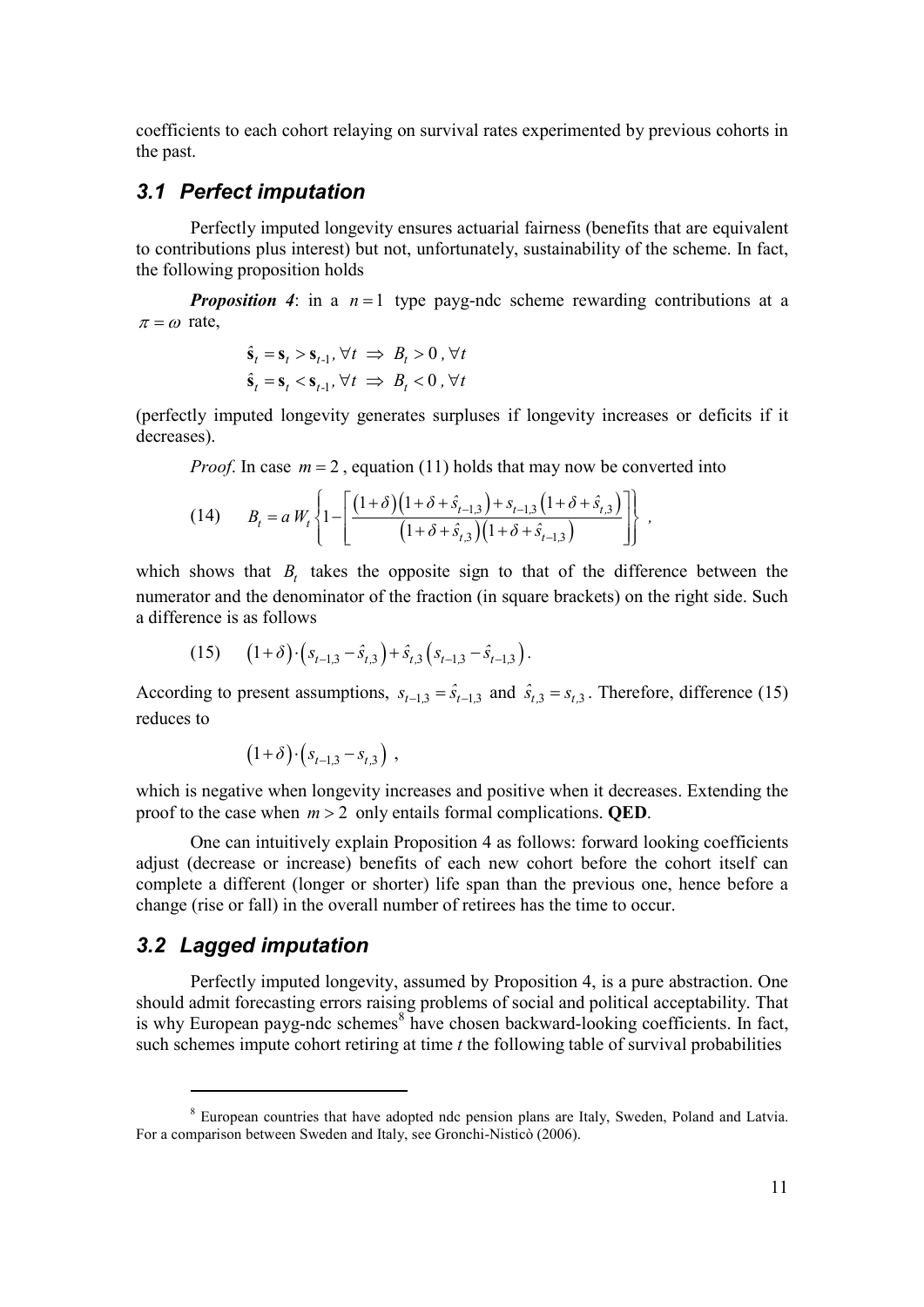(16)  $\hat{\mathbf{s}}_t = \overline{\mathbf{s}}_{\tau}$ ,

whose element related to age *a* is as follows

 $\overline{S}_{\tau,a} = S_{\tau, n+1 \to n+2} \cdot S_{\tau, n+2 \to n+3} \cdot \cdots \cdot S_{\tau, a-1 \to a}$ ,

where  $s_{\tau, j \to j+1}$  denotes ex-post survival rate according to which individuals alive in year  $\tau \leq t$  survived from age *j* to age *j* +1. Note that, under the working hypotheses assumed in § 1, the first rate refers to the cohort who retired in year  $\tau - 1$ , the second in year  $\tau - 2$ and so on. The last rate refers to cohort who retired in year  $\tau - \lceil a - (n+1) \rceil$ .

Assuming survival probabilities (16) is equivalent to imputing longevity to cohorts with a lag.

Backward looking coefficients based on lagged tables (16) violate actuarial fairness since they generate a final debt (4) that is negative in case longevity increases or positive in case it is decreases. Nor such coefficients can guarantee sustainability. In fact, one can prove the following

*Proposition 5*: in a  $n = 1$  type payg-ndc scheme rewarding contributions at a  $\pi = \omega$  rate,

$$
\hat{\mathbf{s}}_t = \overline{\mathbf{s}}_t, \mathbf{s}_t > \mathbf{s}_{t-1}, \forall t \implies B_t < 0, \forall t
$$
\n
$$
\hat{\mathbf{s}}_t = \overline{\mathbf{s}}_t, \mathbf{s}_t < \mathbf{s}_{t-1}, \forall t \implies B_t > 0, \forall t
$$

(lagged imputation causes deficits if longevity increases or surpluses if it decreases).

*Proof.* Without loss of generality, one can assume  $\tau = t$  (survival rates are collected in real time) such that, in case  $m = 2$ , lagged imputation hypothesis implies

$$
\hat{s}_{t,3} = s_{t-1,3}
$$
  

$$
\hat{s}_{t-1,3} = s_{t-2,3}
$$

Substituting into difference (15) yields

$$
(17) \t s_{t-1,3} (s_{t-1,3} - s_{t-2,3}) .
$$

While proving Proposition 4 we showed that  $B_t$  takes the opposite sign to that of difference (17). We then proved present proposition since difference (17) is positive if longevity increases and negative if it decreases. Extending the proof to the case where *m* > 2 only involves formal complications. **QED**.

#### *3.3 Limiting disequilibria*

Proposition 4 and 5 announce that both forward and backward looking conversion coefficients produce disequilibria. We want to prove that all of them can be limited by selecting high values for  $\delta$ , i.e. by frontloading pension profiles.

Let us first consider unbalances announced by Proposition 4 for the case when longevity is perfectly imputed. We want to prove the following

*Proposition 6*: in a  $n = 1$  type payg-ndc scheme rewarding contributions at a  $\pi = \omega$  rate,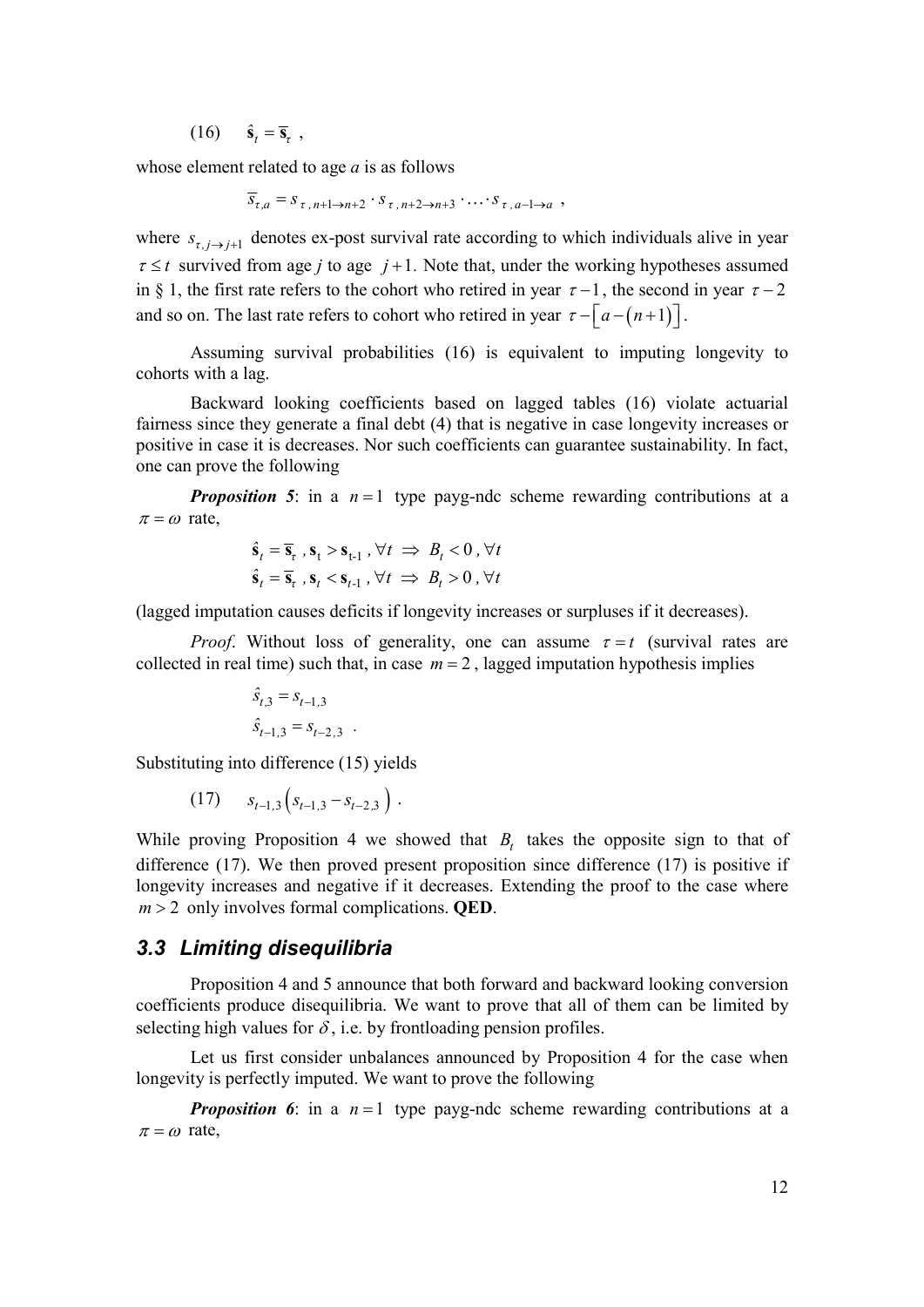$$
\hat{\mathbf{s}}_t = \mathbf{s}_t, \, \mathbf{s}_t > \mathbf{s}_{t-1} \implies \frac{\partial B_t}{\partial \delta} < 0
$$
\n
$$
\hat{\mathbf{s}}_t = \mathbf{s}_t, \, \mathbf{s}_t < \mathbf{s}_{t-1} \implies \frac{\partial B_t}{\partial \delta} > 0
$$

(positive balance, i.e. surplus, produced by increasing longevity is a decreasing function of  $\delta$ , while negative balance, i.e. deficit, produced by decreasing longevity is an increasing function of  $\delta$ ).

*Proof.* In case  $m = 2$  the balance takes the form (11), whose derivative with respect to  $\delta$  is as follows

 $\overline{a}$ 

(18) 
$$
\frac{\partial B_t}{\partial \delta} = a W \cdot \left[ \frac{s_{t-1,3}}{\left(1 + \delta + \hat{s}_{t-1,3}\right)^2} - \frac{\hat{s}_{t,3}}{\left(1 + \delta + \hat{s}_{t,3}\right)^2} \right].
$$

Perfectly imputed longevity implies  $\hat{s}_{t-1,3} = s_{t-1,3}$  and  $\hat{s}_{t,3} = s_{t,3}$ . Hence

(19) 
$$
\frac{\partial B_t}{\partial \delta} = a W \left[ \frac{s_{t-1,3}}{\left(1 + \delta + s_{t-1,3}\right)^2} - \frac{s_{t,3}}{\left(1 + \delta + s_{t,3}\right)^2} \right].
$$

One can prove that

$$
(20) \qquad \frac{\partial \frac{s_3}{(1+\delta+s_3)^2}}{\partial s_3} > 0,
$$

where  $s_3$  assumes values  $s_{t,3}$  and  $s_{t-1,3}$  included in equation (19). In fact, such a derivative is

(21) 
$$
\frac{(1+\delta+s_3)^2-2s_3(1+\delta+s_3)}{(1+\delta+s_3)^4}.
$$

Since  $\delta$  is included in field (7) while

$$
(22) \qquad s_3 \in [0,1],
$$

as it is convenient for a survival rate,  $1 + \delta + s_3 > 0$  such that derivative (21) reduces to

(23) 
$$
\frac{1+\delta-s_3}{(1+\delta+s_3)^3},
$$

which is positive since fields (7) and (22) implies  $s_3 < 1 + \delta$ .

Let us now distinguish two cases: (i) if longevity increases, according to (20),

(24) 
$$
\frac{s_{t,3}}{\left(1+\delta+s_{t,3}\right)^2} > \frac{s_{t-1,3}}{\left(1+\delta+s_{t-1,3}\right)^2},
$$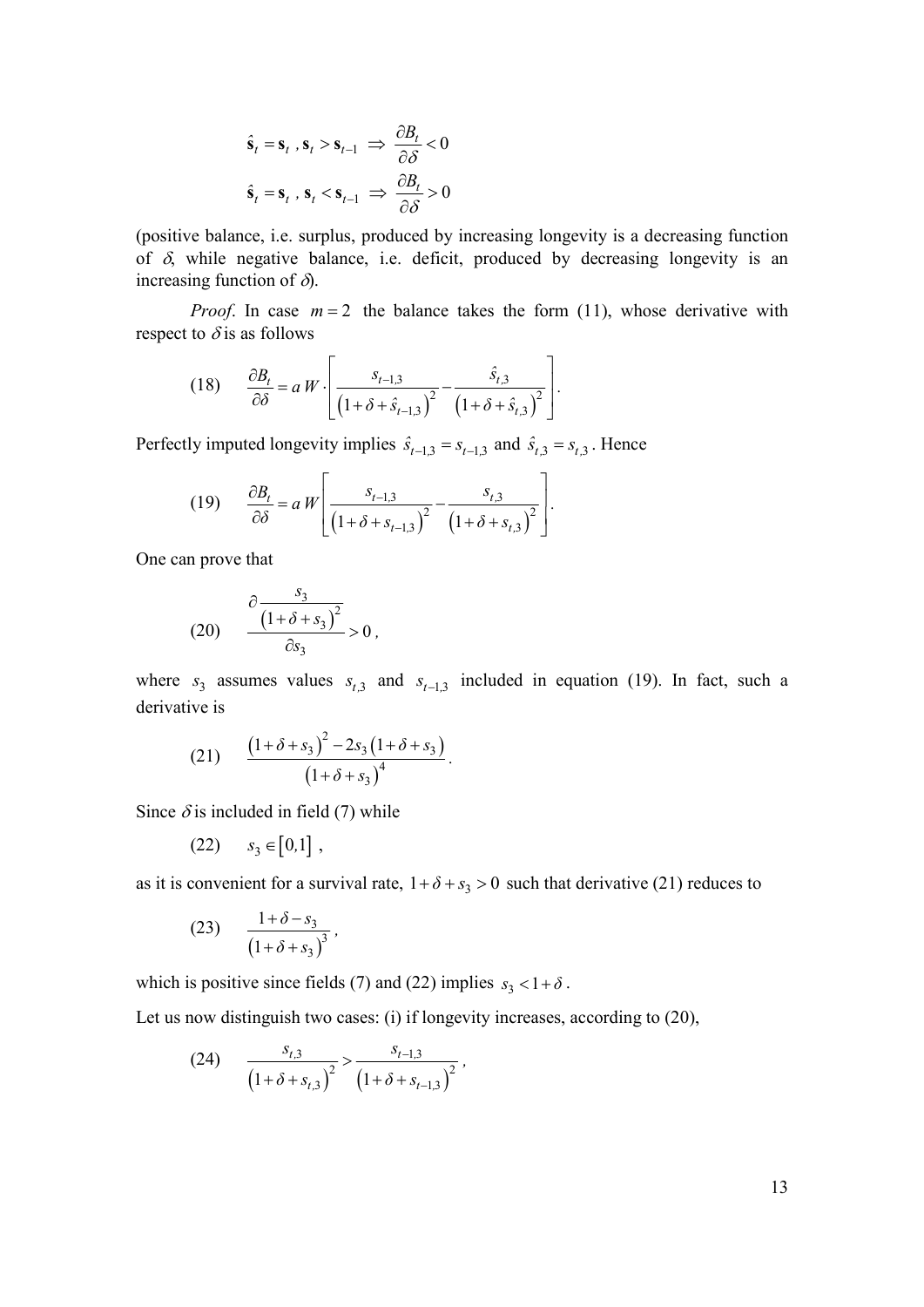such that derivative  $(19)$  is negative; (ii) if longevity decreases, still according to  $(20)$ , inequality (24) is reversed, such that derivative (19) is positive. **QED**.

Let us now consider unbalances announced by Proposition 5 for the case when longevity is imputed with a lag. We want to prove the following

*Proposition 7*: in a  $n = 1$  type payg-ndc scheme, rewarding contributions at a  $\pi = \omega$  rate,

$$
\hat{\mathbf{s}}_t = \overline{\mathbf{s}}_t, \mathbf{s}_t > \mathbf{s}_{t-1} \implies \frac{\partial B_t}{\partial \delta} > 0
$$
  

$$
\hat{\mathbf{s}}_t = \overline{\mathbf{s}}_t, \mathbf{s}_t < \mathbf{s}_{t-1} \implies \frac{\partial B_t}{\partial \delta} < 0
$$

(negative balance, i.e. deficit, produced by increasing longevity is an increasing function of  $\delta$  while positive balance, i.e. surplus, produced by decreasing longevity is a decreasing function of  $\delta$ ).

*Proof.* Lagged imputation of longevity implies  $\hat{s}_{t-1,3} = s_{t-2,3}$  and  $\hat{s}_{t,3} = s_{t-1,3}$ . Therefore derivative (18) becomes

(25) 
$$
\frac{\partial B_t}{\partial \delta} = a W \cdot \left[ \frac{s_{t-1,3}}{\left(1 + \delta + s_{t-2,3}\right)^2} - \frac{s_{t-1,3}}{\left(1 + \delta + s_{t-1,3}\right)^2} \right].
$$

which is positive if longevity increases, in which case  $s_{t-1,3} > s_{t-2,3}$ , or negative if it decreases, in which case  $s_{t-1,3} < s_{t-2,3}$ . **QED**.

# **4 Concluding remarks**

Under increasing longevity, payg-ndc scheme can assign to each cohort both backward and forward conversion coefficients. The former reflect 'observed' longevity of previous cohorts. The latter reflect 'forecast' longevity of the cohort itself.

Backward looking coefficients prevent the scheme from being both actuarially fair and sustainable (even though it rewards contributions according to wage bill growth rate). The latter (aside from forecasting errors) can ensure fairness, not sustainability as well. In fact, they produce surpluses.

Policy maker faces two alternatives. One is to abandon the idea of a self-sufficient payg-ndc scheme and allow for general tax revenue pay structural deficits engendered by backward-looking coefficients.

Alternatively, one can opt for fairness that forward-looking coefficients aim to assure. However, a criterion would be necessary for equitably share resulting surpluses.

One can limit both deficits and surpluses by frontloading pension profiles, i.e. by selecting high values for  $\delta$  parameter included in coefficients formula.

In 2003, five years after the ndc reform, Sweden implemented a third choice. While retaining the backward-looking conversion coefficients, it adopted the 'balance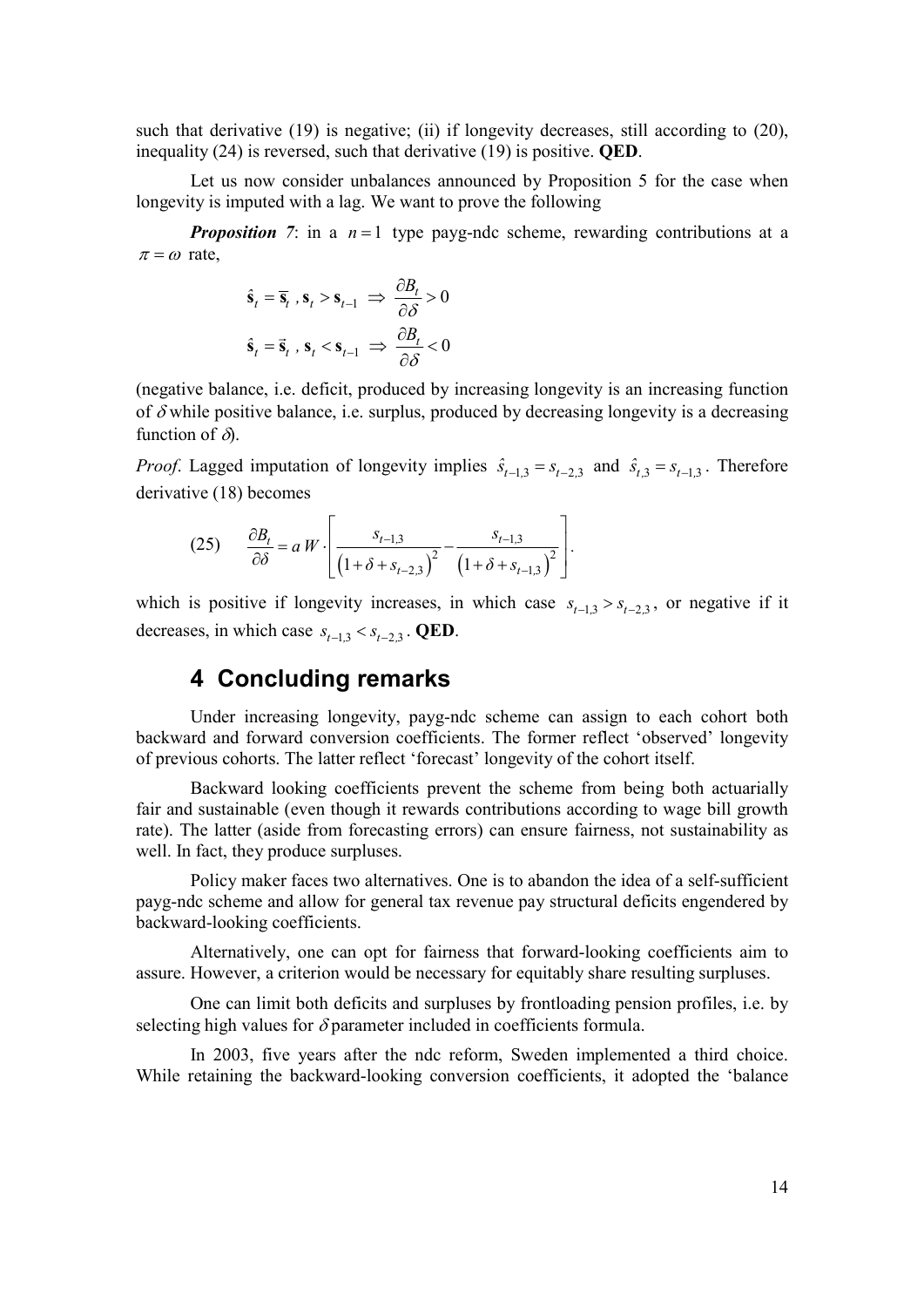mechanism', an actuarial device designed to counter deficits by empirically adjusting the rate of return to long-run budget perspectives.<sup>9</sup>

-

<sup>&</sup>lt;sup>9</sup> See Settergren-Mikula (2006) and Gronchi-Nisticò (2006). The balance mechanism also aims to counter unbalances procured by 'behavioral changes' (such as changing in wage curves and retirement age) already mentioned in footnote 1.